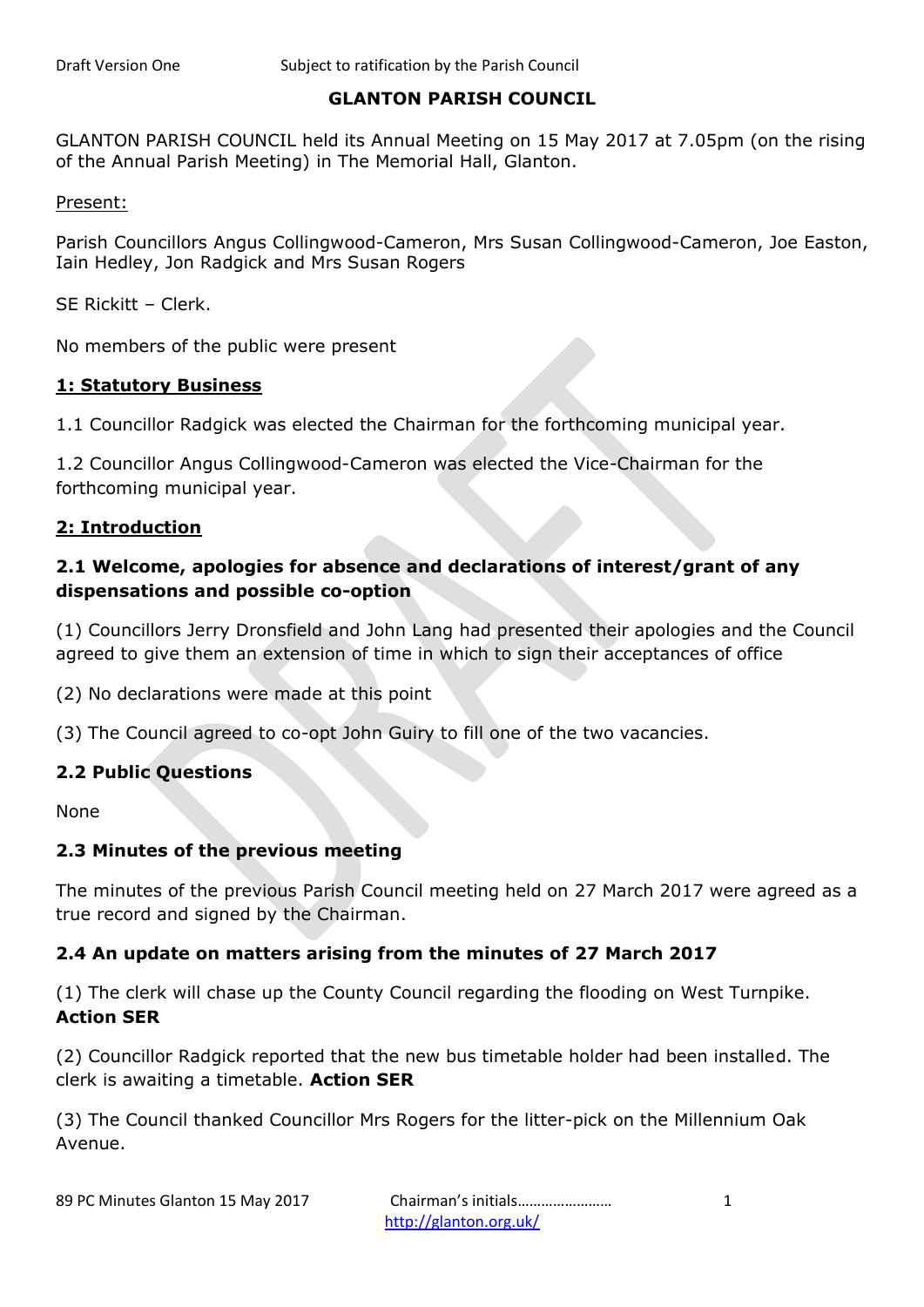#### **3: Items for discussion and potential decisions**

### **3.1 Reports from the County Councillor and the Police**

County Councillor Bridgett was absent. No report had been received from the Police.

#### **3.2 Planning**

There were no current applications to consider.

#### **3.3 Christmas Tree**

It was clear to the Council that no trees would be donated in future, and the cost of a purchase on an annual basis would be prohibitive. Some ideas were discussed

- A modest tree in the telephone box
- A live tree in a different location although power for the current set of Christmas Lights would be a problem if the location was changed.

The Chairman will speak to Councillor Dronsfield about the potential for a live tree and the clerk will circulate details of battery powered LED Lights. **Actions JR and SER**

## **3.4 Telephone Line Capacity**

The Chairman has written to the Openreach chairman and is awaiting a response.

### **3.5 Commemoration of the end of the First World War**

There was no further information to report.

#### **3.6 Grit Bin Location – West Turnpike**

Councillor Mrs Rogers was concerned about the location and appearance especially outside the winter period. She wondered if it would be possible to store the bin during the good weather. After discussion, Councillors felt that storage was not a feasible option but requested the clerk to see if the County Council could replace the existing bin with one coloured dark green (as is the one on the Village Green). **Action SER**

#### **3.7 Newsletter**

The Chairman reported that the editor was concerned at the lack of material being submitted. It was agreed that all Councillors be encouraged to assist in providing copy. **Action All Cllrs**

#### **4: Items for Information**

#### **4.1 Forthcoming Village activities**

Councillor Easton reported that the coffee mornings and lunch clubs were continuing, the coffee morning between 10.00am and noon on the second Tuesday each month and the lunch club between noon and 2.00pm on the fourth Wednesday each month. There was also a Race Night in the Queen's Head on Friday 19 May and a coffee morning in aid of the Show on Saturday 20 May.

89 PC Minutes Glanton 15 May 2017 Chairman's initials…………………… 2